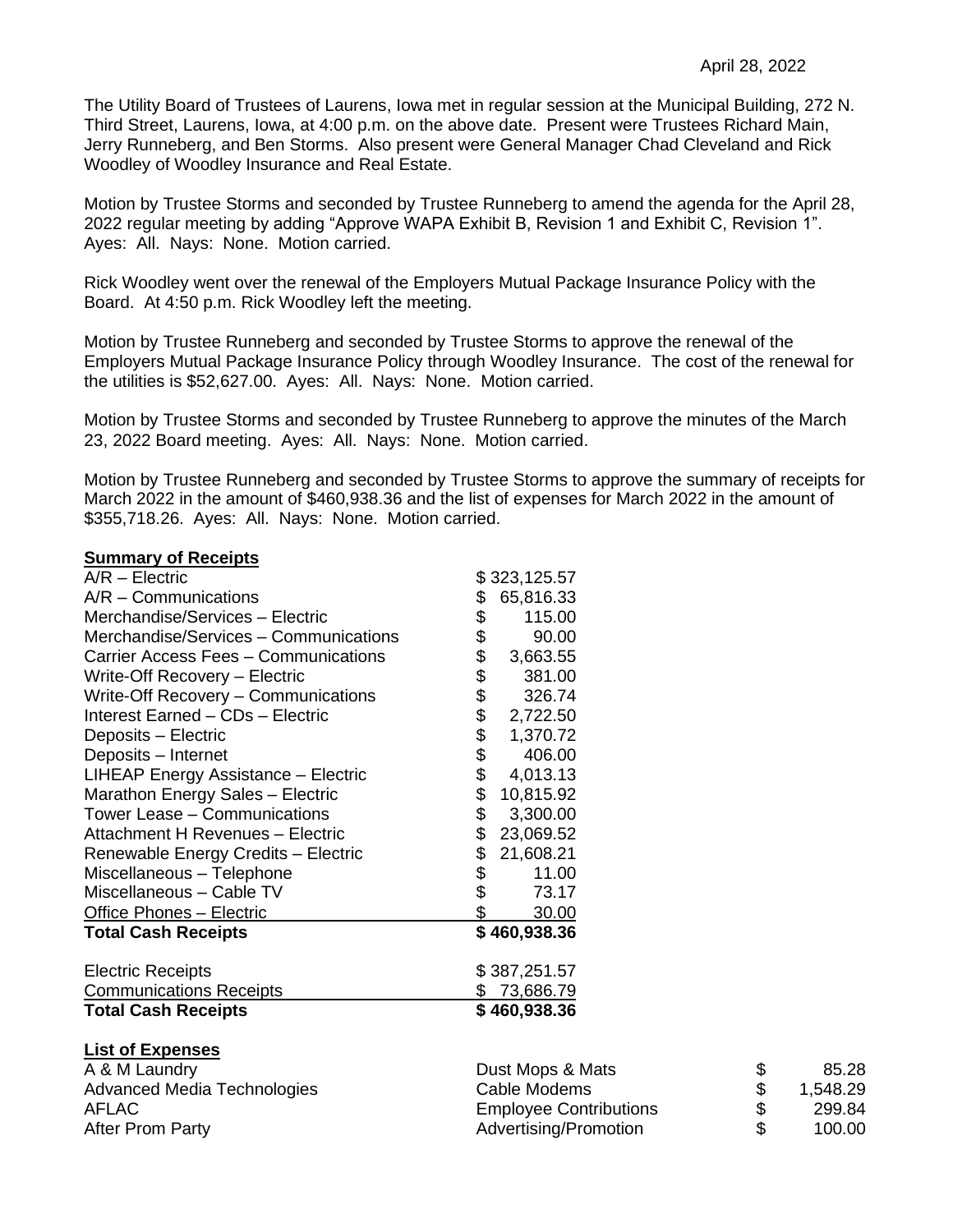| Ahlers & Cooney                              | <b>Legal Services</b>                 | \$                         | 86.00     |
|----------------------------------------------|---------------------------------------|----------------------------|-----------|
| <b>Alliant Energy</b>                        | <b>Natural Gas</b>                    | \$                         | 350.03    |
| Aureon                                       | CALEA/SS7/Switching/Transport         |                            | 577.23    |
| Avesis                                       | <b>Group Vision Insurance</b>         |                            | 100.43    |
| Big 10 Network                               | <b>Programming Fees</b>               |                            | 521.92    |
| <b>Buena Vista County Treasurer</b>          | <b>Property Taxes</b>                 |                            | 69.00     |
| <b>Clay County Treasurer</b>                 | <b>Property Taxes</b>                 |                            | 39.00     |
| Cleveland, Chad                              | <b>Meeting Expenses</b>               |                            | 169.65    |
| Coffman Locksmith                            | Keys                                  |                            | 52.45     |
| <b>Community First Broadcasting</b>          | Radio Advertising                     |                            | 52.50     |
| <b>Community State Bank</b>                  | <b>Service Charges</b>                |                            | 119.84    |
| <b>Community State Bank</b>                  | <b>Deposit Slips</b>                  |                            | 122.72    |
| <b>Consortia Consulting</b>                  | <b>Consulting Contract</b>            |                            | 975.00    |
| <b>Customers</b>                             | Deposit/Credit Refunds                |                            | 266.62    |
| Department of Energy                         | <b>WAPA Power Bill</b>                |                            | 29,537.38 |
| Echo Group                                   | <b>LED Lights for Office</b>          |                            | 357.99    |
| <b>Employee Benefit Systems</b>              | Self-Funding - Administration         |                            | 120.00    |
| <b>Employee Benefit Systems</b>              | Self-Funding - Claims                 |                            | 33.95     |
| <b>Goldfield Telecom</b>                     | <b>FTTP Project Materials</b>         |                            | 17,093.69 |
| Gray Media Group                             | <b>Programming Fees</b>               |                            | 956.25    |
| <b>Hearst Television</b>                     | <b>Programming Fees</b>               |                            | 1,726.35  |
| <b>ICMA RC</b>                               | <b>Employee Contributions</b>         |                            | 1,000.00  |
| <b>Internal Revenue Service</b>              | <b>Payroll Taxes</b>                  |                            | 7,695.26  |
| <b>Interstate TRS Fund</b>                   | <b>TRS Fund Assessment</b>            |                            | 178.62    |
| <b>Iowa Department of Revenue</b>            | Sales Tax                             |                            | 7,180.14  |
| Iowa Department of Revenue                   | State Withholding                     |                            | 1,240.00  |
| Iowa Public Employees Retirement System      | <b>IPERS Contributions</b>            |                            | 5,139.52  |
| Itron, Inc.                                  | <b>Annual Maintenance/Support</b>     |                            | 1,382.23  |
| Laurens Chamber                              | <b>Membership Dues</b>                | ֍֍֍֍֍֍֍֍֍֍֍֍֍֍֍֍֍֍֍֍֍֍֍֍֍֍ | 100.00    |
| Laurens, City of                             | <b>Utility Billing</b>                |                            | 83,037.63 |
| <b>Laurens Food Pride</b>                    | <b>Supplies</b>                       |                            | 50.01     |
| Laurens House of Print                       | Envelopes                             | <b>88888</b>               | 153.54    |
| Laurens Municipal Power & Communications     | <b>Communications Bill</b>            |                            | 144.35    |
| <b>Laurens Municipal Utilities</b>           | <b>Utility Bill</b>                   |                            | 97.27     |
| Laurens Plumbing                             | <b>AC Units/Supplies</b>              |                            | 7,083.71  |
| Laurens Sun                                  | Publications/Advertising              |                            | 256.75    |
| Long Lines                                   | <b>Communication Services</b>         |                            | 11,219.03 |
| <b>Lumen Lexcis</b>                          | <b>Directory Listings</b>             | \$<br>\$                   | 36.45     |
| <b>Merchant Bankcard</b>                     | <b>Credit Card Processing Fees</b>    |                            | 961.33    |
| <b>Mid America Communications</b>            | <b>FTTP Project</b>                   |                            | 1,511.58  |
|                                              |                                       | \$\$\$\$                   | 22,000.00 |
| <b>MidAmerican Energy</b>                    | <b>Neal 4 Operations</b>              |                            |           |
| <b>National Cable Television Cooperative</b> | <b>Programming Fees</b>               |                            | 15,918.48 |
| <b>Nexstar Broadcasting</b><br><b>NIMECA</b> | <b>Programming Fees</b><br>Power Bill | 8888888                    | 1,712.55  |
|                                              |                                       |                            | 72,023.60 |
| <b>NIMECA</b>                                | <b>Transformer Pad/Vault</b>          |                            | 5,541.25  |
| <b>NIMECA</b>                                | <b>Property Taxes</b>                 |                            | 321.00    |
| <b>NIMECA</b>                                | <b>Property Insurance</b>             |                            | 131.14    |
| <b>NIMECA</b>                                | <b>Attorney/NAR Fees</b>              |                            | 20.30     |
| <b>Oakhill Consulting</b>                    | <b>FTTP Project</b>                   |                            | 136.00    |
| <b>Office Elements</b>                       | <b>Office Supplies</b>                |                            | 240.88    |
| Payroll                                      | Salaried, Hourly & Overtime           |                            | 22,020.87 |
| PLIC-SBD Grand Island                        | Life/Disability Insurance             |                            | 570.14    |
| <b>Plymouth County Treasurer</b>             | <b>Property Taxes</b>                 | \$\$\$\$                   | 51.50     |
| <b>Pocahontas County Treasurer</b>           | <b>Property Taxes</b>                 |                            | 3,338.50  |
| Pop Media                                    | <b>Programming Fees</b>               |                            | 45.11     |